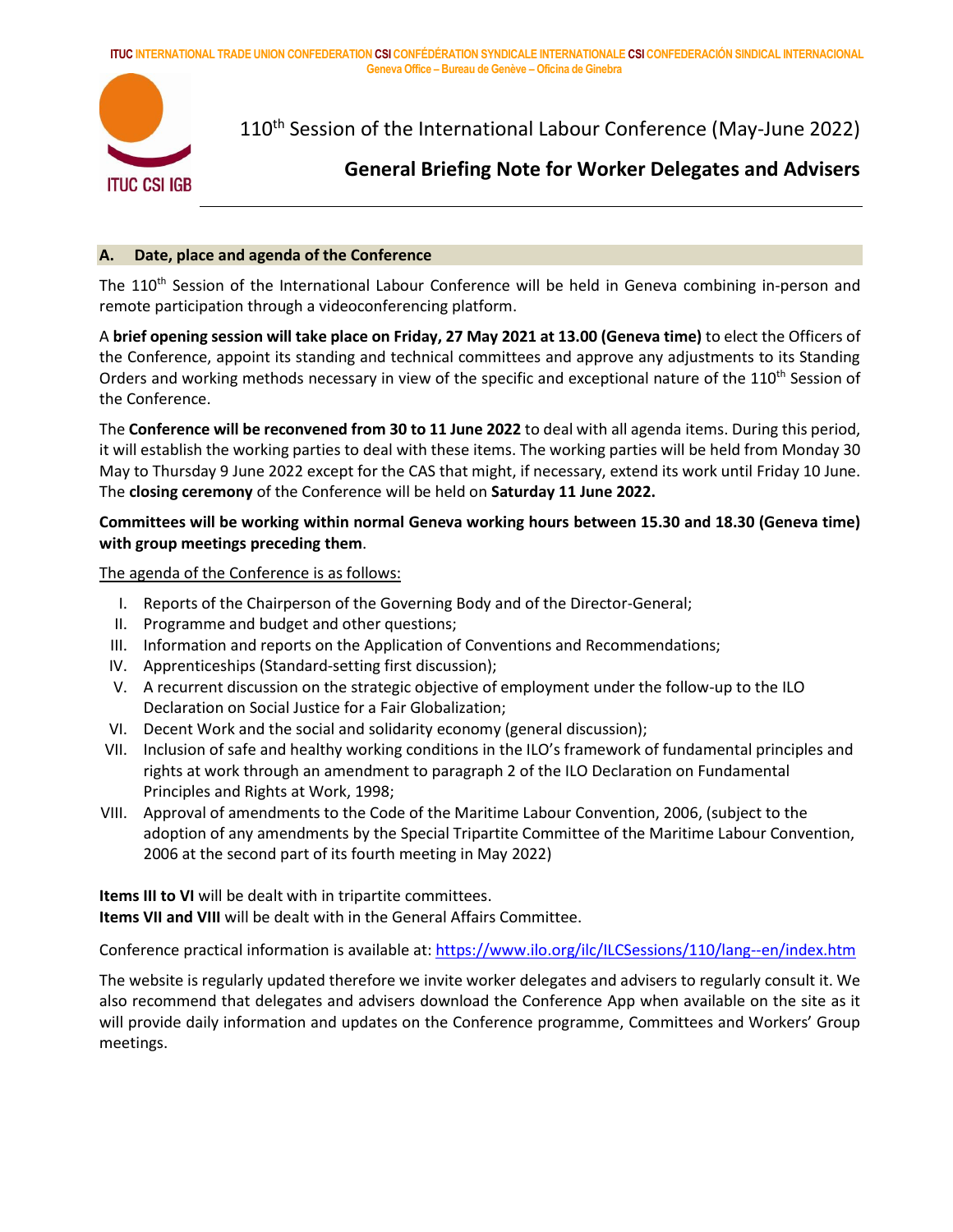## **B. Preparatory meetings of the Workers' Group**

The preparatory meeting of the Workers' Group will be held on **Thursday 26 of May from 13.00 to 15.00 (Geneva time)**. The purpose of this meeting is to elect the following officers of the Workers' Group:

- Chairperson of the Workers' Group;
- Secretary of the Workers' Group;
- Vice-Chairpersons of the Workers' Group (no fixed number, but usually four);
- Workers' Vice-President of the Conference (this year a delegate from Latin America);

In addition, the Workers' Group has to elect the Worker member of the Credentials Committee. On the same occasion, the Workers' Vice-Chairpersons of the different Committees will be elected.

|                     | The following preparatory meetings will be held as follows: |                           |
|---------------------|-------------------------------------------------------------|---------------------------|
| $\rightarrow$ OATUU | <b>Wednesday 25 May</b>                                     | 13.00-15.00 (Geneva time) |
| $\rightarrow$ WFTU  | Tuesday 24 May                                              | 13.00-15.00 (Geneva time) |
| $\rightarrow$ ITUC  | Tuesday 24 May                                              | 13.00-15.00 (Geneva time) |

The first in-person Full Workers' Group Meeting will be held **on Sunday 29 from 13.00 to 15.00 (Geneva time) at the Palais des Nations Room XIX.**

## **C. Coordination of the Workers' Group**

The full Workers' Group will meet from **09.00 to 09.30 (Geneva time)** on 1, 3, 4, 6, 8 and 10 of June.

The Worker members of the different Committees will also hold regular meetings to discuss their position. All Worker and Committee meetings will be announced in the Conference App and ILO website so please check it regularly for final details on the meetings.

### **D. Committee registration and membership**

Due to space limitation in meeting rooms, the tripartite delegations will only be composed of persons holding active participation rights under the Standing orders of the Conference.

All Committees of the Conference will meet physically in Geneva (Palais des Nations and ILO Headquarters building) and will be open to in-person attendance by registered delegates and advisers. All accredited delegates and advisers assigned to participate in committees need to be registered individually and provide an individual e-mail address to receive the links to the Committee meetings. Remote attendance will be possible for all participants and for all sittings of the Conference and its committees.

Observers may participate only remotely. During the Conference, changes in relation to committees must be submitted using the form **[\(https://ilo.org/ilc/ILCSessions/109/committees/WCMS\\_844677/lang--](https://ilo.org/ilc/ILCSessions/109/committees/WCMS_844677/lang--en/index.htm))**

**[en/index.htm\)](https://ilo.org/ilc/ILCSessions/109/committees/WCMS_844677/lang--en/index.htm)) before 5.00 p.m. (Geneva time).** These changes are automatically transmitted to [ACTRAV-](mailto:ACTRAV-CONF@ilo.org)[CONF@ilo.org](mailto:ACTRAV-CONF@ilo.org) and will be reflected in the next day's listings. No committee registration will be valid until the credentials of delegations have been submitted by the Governments to the Office of the Legal Adviser of the ILO.

# **E. Procedures**

The rules of procedure of the Conference and its Committees are comprised in the Standing Orders of the International Labour Conference, which may be consulted at:

[http://www.ilo.org/dyn/normlex/en/f?p=1000:62:0::NO:62:P62\\_LIST\\_ENTRIE\\_ID:3088520:NO](http://www.ilo.org/dyn/normlex/en/f?p=1000:62:0::NO:62:P62_LIST_ENTRIE_ID:3088520:NO)

Given their complexity and the fact that they had to be adapted to the exceptional nature of this Conference, feel free to ask the Secretariat of the Workers' Group or ACTRAV any information or explanation concerning these rules.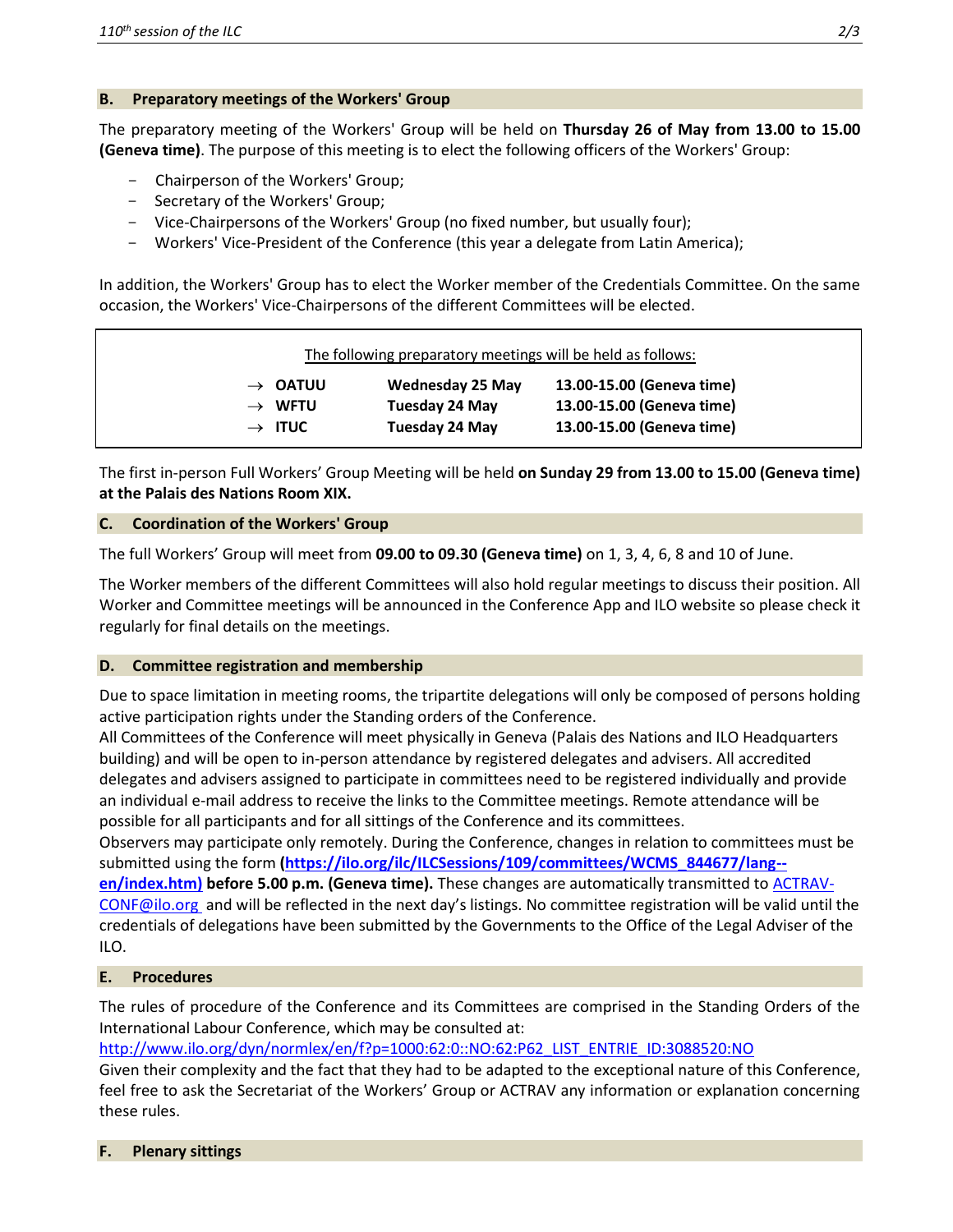The plenary debate will start on **Monday 6<sup>th</sup> of June** and include the opening remarks of the Director-General and the spokespersons of the groups and the presentation of the reports of the Chairpersons of the Governing Body, followed by interventions on the Report of the Director-General and Chairpersons of the Governing Body. The plenary debate will end on the 9<sup>th</sup> of June.

The report of the Director-General has as a theme: "The least developed countries: Crisis, structural transformation and the future of work".

The report of the Director-General also includes an **Appendix on: "The situation of workers in the occupied Arab territories".**

**The time limit for speeches in the plenary sitting is set at a maximum of 4 minutes**. Workers' delegates or their substitutes are urged to speak in the plenary. **The registration to speak opens on May 12 and closes on 7 June at 18.00 (Geneva time).** Speaking requests should be sent at the following e-mail address: [plenaryspeeches@ilo.org](mailto:plenaryspeeches@ilo.org)

**Statements can be delivered in person or through pre-recorded statements**. Intervening live through videoconferencing would also be possible, but not advisable due to possible connectivity issues. Practical information relating to speaking in plenary will also be posted on the Conference website.

The Conference will celebrate:

- The *World of Work Summit* **on 10 June**.
- The *2022 World Day against Child Labour* **on Friday 3 June 2021** from 15.30 to 16.45 pm.

The **Palestine Solidarity Event will be held on Thursday 2 June 18.30 (Geneva time) at the ILO Room V.**

**The adoption of reports and resolutions** prepared by the technical committees will take place on the last two days of the Conference.

### **H. Briefing notes on the different agenda items**

The Secretariat has prepared briefing notes on agenda items III to VII. These notes are available to the Worker members of the respective Committees and are also web-posted on<http://www.ituc-csi.org/> as and when they become available in English/French/Spanish.

| $\mathbf{l}$ . | <b>Workers' Group Secretariat of the Committees</b>  |                                       |
|----------------|------------------------------------------------------|---------------------------------------|
| III.           | Committee on the Application of Standards            | Mr Paapa Danguah                      |
| IV.            | Apprenticeships (standard-setting, first discussion) | Mr Yorgos Altintzis, Mr Tim Noonan,   |
|                |                                                      | Mr Martin Henry                       |
| V.             | Recurrent discussion on employment                   | Ms Marieke Koning and Ms Evelyn Astor |
| VI.            | Decent work and the social and solidarity economy    | Ms Maité Llanos, Ms Marina Monaco and |
|                |                                                      | Ms Paola Simonetti                    |
|                | <b>General Affairs Committee</b>                     |                                       |
|                | VII. Inclusion of OSH in the ILO's framework of      | Mr Jeroen Beirnaert                   |
|                | fundamental principles and rights at work            |                                       |
|                | VIII. Approval of amendments to the Code of          |                                       |
|                | Maritime Labour Convention, 2006                     | Mr Jeroen Beirnaert                   |

#### **J. Badges**

Delegations coming in person need to get a badge with photo in order to be allowed to enter the buildings (ILO Headquarters and Palais des Nations). Individual participants need to go in with a passport and take a photo to make the ID.

The opening hours of the registration office located at the **desk (P1 level) of the ILO building** are as follows: